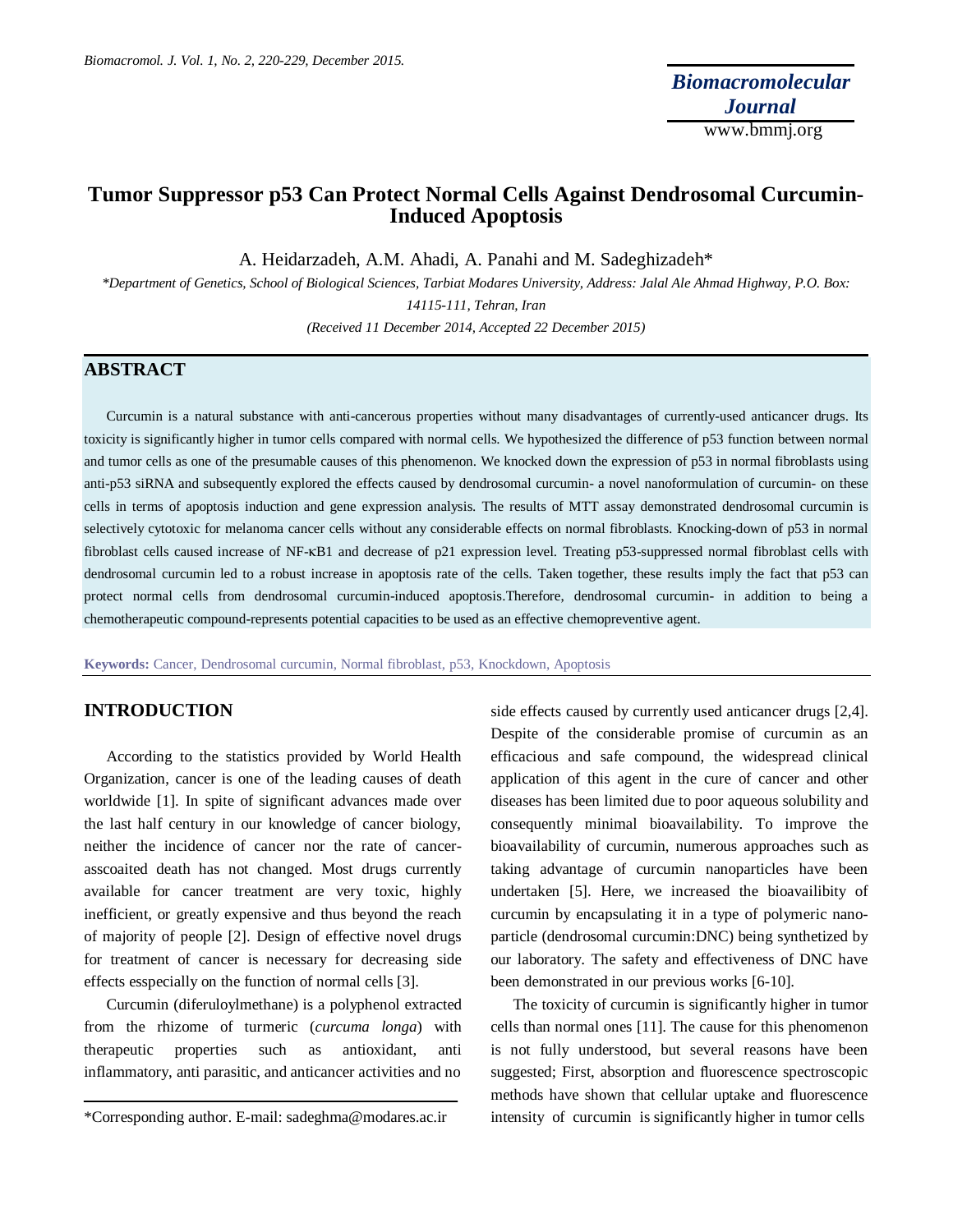than normal cells [12].

The second reason is the lower levels of glutathione in tumor compared with normal cells. This functions as an important intracellular radical scavenger and protects cells against reactive oxygen species (ROS) as well as against many toxins, mutagens, and drugs; thus the lower glutathione levels lead to the enhancemnet of sensitivity of tumor cells to curcumin [13].

The third reason is that most tumor cells, but not normal ones, express constitutively active NF-κB and mediate their survival. Curcumin can suppress the survival and proliferation of tumor cells by suppressing NF-κB-regulated gene products [2,8]. However, in addition to the suggested reasons, we hypothesized that the difference of p53 expression and function between normal and tumor cells can be one of the most significant presumable causes of the phenomenon.

p53 is a key tumour suppressor and master regulatory transcription factor that is altered in most human cancers. It is probably one of the most widely studied proteins because of its pivotal role in tumorogenesis, cell death, and survival [14]. The p53 protein has a broad range of biological functions, including regulation of cell cycle, apoptosis, senescence, DNA metabolism, angiogenesis, differentiation and the immune responses [15]. More than half of all human cancers have been reported to carry p53 mutations, and recent studies have suggested that many tumors that retain wild-type p53 are defective in either the ability to induce or the ability to respond to p53 [16,17].

Several studies have demonstrated that inactivation or alteration of p53 gives rise to enhancing the sensitivity of normal cells following exposure to stress [18-25], hence in this condition curcumin could induce cellular death. To reach this purpose, we knocked down the p53 gene in normal cells by using p53-specific siRNA. This was performed through treating cells with appropriate doses of curcumin followed by mesuerment of apoptosis rate *via* flocytometric metods.

In the present study, we found that short interfering RNA (siRNA)-mediated silencing of p53 in normal human fibroblasts, together with dendrosomal curcumin treatment, efficiently induces apoptosis. However, these phenomena

are not induced by either siRNA-mediated silencing of p53 or dendrosomal curcumin treatment alone. Thus, we can propose that p53 protects normal fibroblasts against dendrosomal curcumin.

# **MATERIALS AND METHODS**

#### **Cells and Reagents**

SK-MEL3 (a human melanoma cell line) and HFSF-PI 3 cells (normal human dermal fibroblast) were obtained from Pasteur Institute (Tehran, Iran). Cells were cultured in their adopted medium (RPMI 1640 for SK-MEL3 cells and Dulbecco's modified Eagle's medium (DMEM) for HFSF-PI3 cells) containing 10% fetal bovine serum (Gibco) and 1% Pen-Strep (Gibco). All cells were maintained at 37 °C in a humidified incubator with  $5\%$  CO<sub>2</sub>, and were passaged every 3 days or as required using 0.25% trypsin-EDTA (Invitrogen).

Curcumin was purchased from Sigma-Aldrich Company, USA. Dendrosome nanoparticle specified Den O400, a nonionic biode-gradable denderic glycol ester (MW: 590 Da, HLB: 12.5 Mh/M, hydroxyl value: 95 mg KOH/g and acid value: mg KOH/g) was a gift from Institute of Biochemistry and Biophysics, University of Tehran,Iran.

### **Dendrosomal Curcumin Preparation**

DNC preparation was performed using optimized protocol in our laboratory [8]. Briefly, different weight/weight ratios of dendrosome/curcumin ranging from 50:1 to 10:1 were examined before settling a suitable ratio of 25:1. Curcumin was dissolved in various amounts of dendrosome and checked for absorbance spectrum by UV spectrophotometery (TECAN, Switzerland). Then, the appropriate mixture of dendrosome and curcumin was evaluated for excitation/emission value in comparison with curcumin dissolved in PBS and 1% methanol as control samples. The loading of dendrosome nanocarriers with curcumin molecules was performed using the protocol suggested by MaLing Gou *et al*. Briefly, curcumin and dendrosome were co-dissolved in 5 ml of acetone; this solution was added into 5 ml of PBS while stirring constantly. Then, the acetone was evaporated in rotary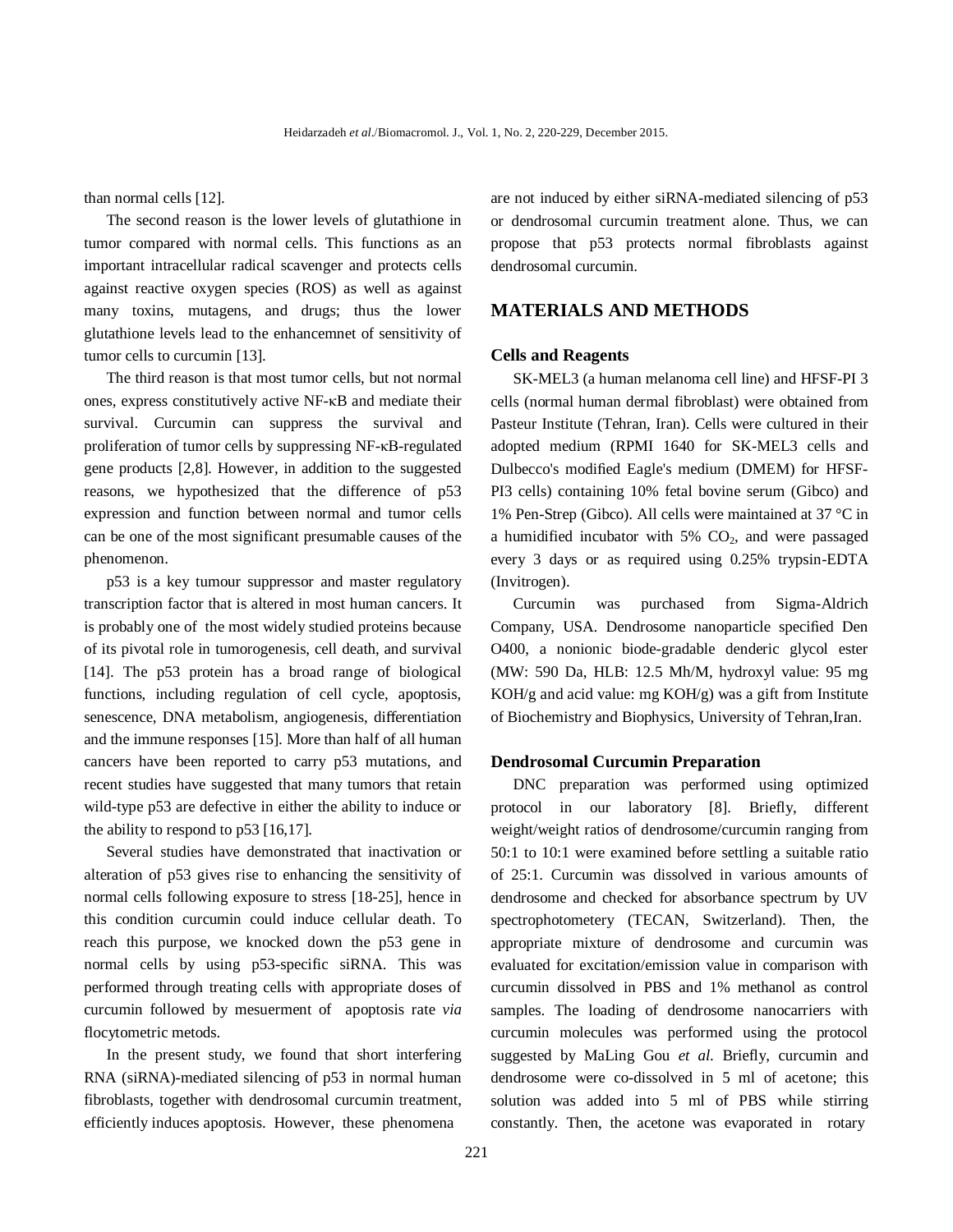evaporator. The curcumin/dendrosome micelle solution was sterilized using a 0.22 µm syringe filter (Millex-LG, Millipore Co., USA). Finally, DNC was stored in 4 ºC in a light-protected condition. For *in vitro* experiments, DNC was diluted in complete culture medium [10].

#### **Cell Viability Assay**

Cell viability was determined by measuring mitochondrial succinate dehydrogenase activity using MTT (3-[4,5-dimethylthiazol-2-yl]2,5-iphenyltetrazolium bromide) assay according to the manufacturer's instructions (Sigma-Aldrich, USA). Briefly, melanoma cancer cells (SK-MEL3) and normal human dermal fibroblasts were seeded onto a 96-well plate in 200 µl of medium. After 24 h, cells were treated with various concentrations of dendrosomal curcumin (0-20  $\mu$ M) for an additional 24, 48, or 72 h. At each time point, 20  $\mu$ l of MTT (5 mg ml<sup>-1</sup>) was added to each well and the cells were incubated for an additional 4 h at 37 °C. Culture medium was then removed and the formazan crystals were dissolved by addition of DMSO (200 µl).Absorbance was measured at 490 nm using ELISA reader (Bio-Tek).

## **RNA Interference**

Human cellular p53 siRNA sequence pools (sc-29435) and scramble control siRNA pools (sc-37007) were purchased from Santa Cruz company. siRNA transfection was done 24 h before dendrosomal curcumin treatment. Briefly, one day before transfection, normal fibroblasts were incubated in growth medium without antibiotics such that they became 30-50% confluent at the time of transfection. The cells were transfected with 40-80 nM siRNA in Opti-MEM (Invitrogen) and Lipofectamine RNAiMAX (Invitrogen) according to the manufacturer's instructions; HFSF-PI3 cells were incubated for 6 h at 37  $\rm{°C}$  (5% CO<sub>2</sub>) with siRNAs in Lipofectamine and Opti-MEM (without serum or antibiotics). After 6 h, the medium was replaced by fresh complete medium containing 10% FBS. After siRNA transfection, real-time PCR analysis was carried out to confirm the efficiency of siRNA knock-down.

## **Apoptosis Assay; Annexin V/FITC Staining**

For quantification of apoptosis after dendrosomal

curcumin treatment in p53-deficient fibroblasts, Annexin V staining was performed by Annexin V-FITC kit (Roche, Germany) according to the manufacturer's manual. As mentioned above, 24 h after siRNA transfection, normal fobroblasts were incubated with 15 μM of dendrosomal curcumin for an additional 24 h. Then,these cells were harvested, and centrifuged at  $200 \times g$  for 5 min. Afterwards, the cell pellet was resuspend in 450 μl of binding buffer and 50 μl of annexin V-FITC /PI solution was then added. Finally, after 15 min incubation at room temperature and in a dark place, the samples were analyzed by flow cytometry (BD FACSCanto™ II (USA). A total of 10,000 events/sample were acquired. Flowcytometric datas were analyzed by Flowing Software 2.

## **RNA Extraction and Real-Time PCR**

Total RNA was extracted from cells using Trizol reagent according to the manufacturer's instruction (Invitrogen). The quality and quantity of the isolated RNAs were evaluated by gel electrophoresis and UV spectrophotometry at 260 nm, respectively. Residual genomic DNA was removed using RNAase-free DNase I (fermentas) at 37 °C for 30 min followed by DNase heat inactivation at 65 °C for 10 min by addition of EDTA. Briefly, DNase-treated RNA was used in first strand cDNA synthesis reaction using PrimeScript II reverse transcriptase (Takara). cDNA synthesis reaction was performed at 37 °C for 15 min and terminated at 85 °C for 5 s. Real-time PCR using 5X HOT FIREPol®EvaGreen® HRM Mix (ROX) (Solis BioDyne) was carried out in duplicate in a 7500 real-time PCR system (Applied Biosystems) according to the manufacturer's instructions. In each sample, for compensating the variations in the amounts of input RNA and the efficacy of reverse transcriptase, the housekeeping gene GAPDH was used as internal control. Real-time PCR datas were analyzed using  $\Delta \Delta C_T$  method.

## **Statistical Analysis**

All data were expressed as the mean  $\pm$  SD of at least three experiments. Statistical differences among data groups were analyzed by one-way ANOVA or analyzed by Student's t-test when appropriate, using GraphPad Prism 5.04 software (San Diego, CA, USA). A probability level of P < 0.05 was considered statistically significant.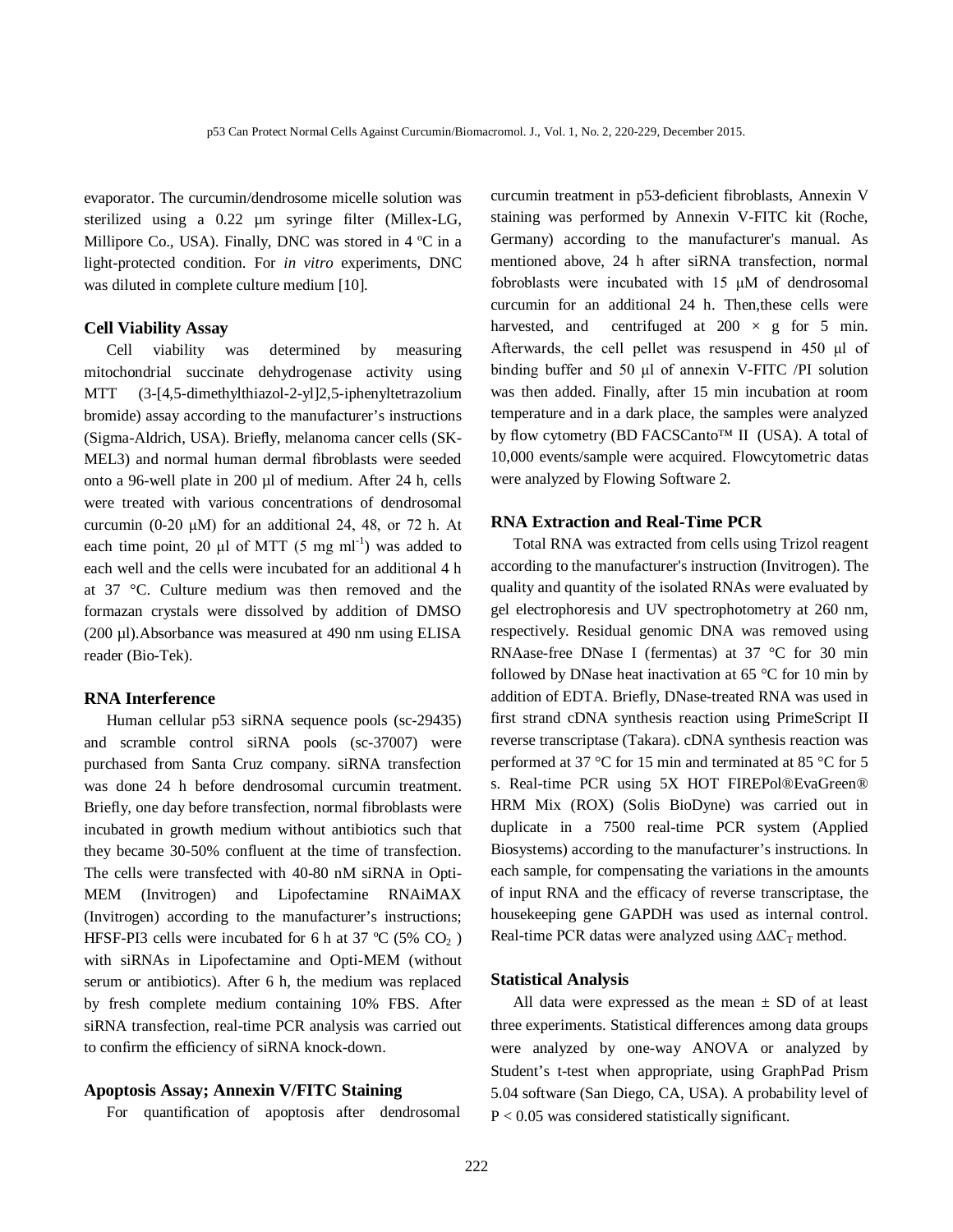# **RESULTS**

## **Effect of Dendrosomal Curcumin on Cell Viability**

To determine the toxicity of curcumin on SK-MEL3 cancer cells as well as human normal fibroblasts (HFSF-PI3), the cells were incubated with various concentrations of DNC (0-20  $\mu$ M) for 24, 48 and 72 h and cell viability was then measured by MTT assay.

As shown in Fig. 1,dendrosomal curcumin induces cell death in melanoma cells(SK-MEL3) in a dose-dependent and time-dependent manner, as the  $IC_{50}$  values of DNC for SK-MEL3 cell line was relatively reduced within 48 and 72 h after treatment in comparison with 24 h incubation time. Interestingly, normal fibroblasts were not altered following exposure to different concentrations of dendrosomal curcumin (up to 20 μM), which were cytotoxic for sk-mel3



**Fig. 1. Cytotoxic effect of dendrosomalcancerous cells.** Normal fibroblasts (HFSF-PI3) and melanoma cancer cells (SK-MEL3) were treated with different concentrations of dendrosomal curcumin (0-20 μM) for 24, 4 8, or 72 h and cell viability at each time point was measured by MTT assay (a,b,c). Dendrosomal curcumin significantly inhibits proliferation of melanoma cells in a dose- and time-dependent manner but has not any cytotoxic effect on normal skin fibroblasts.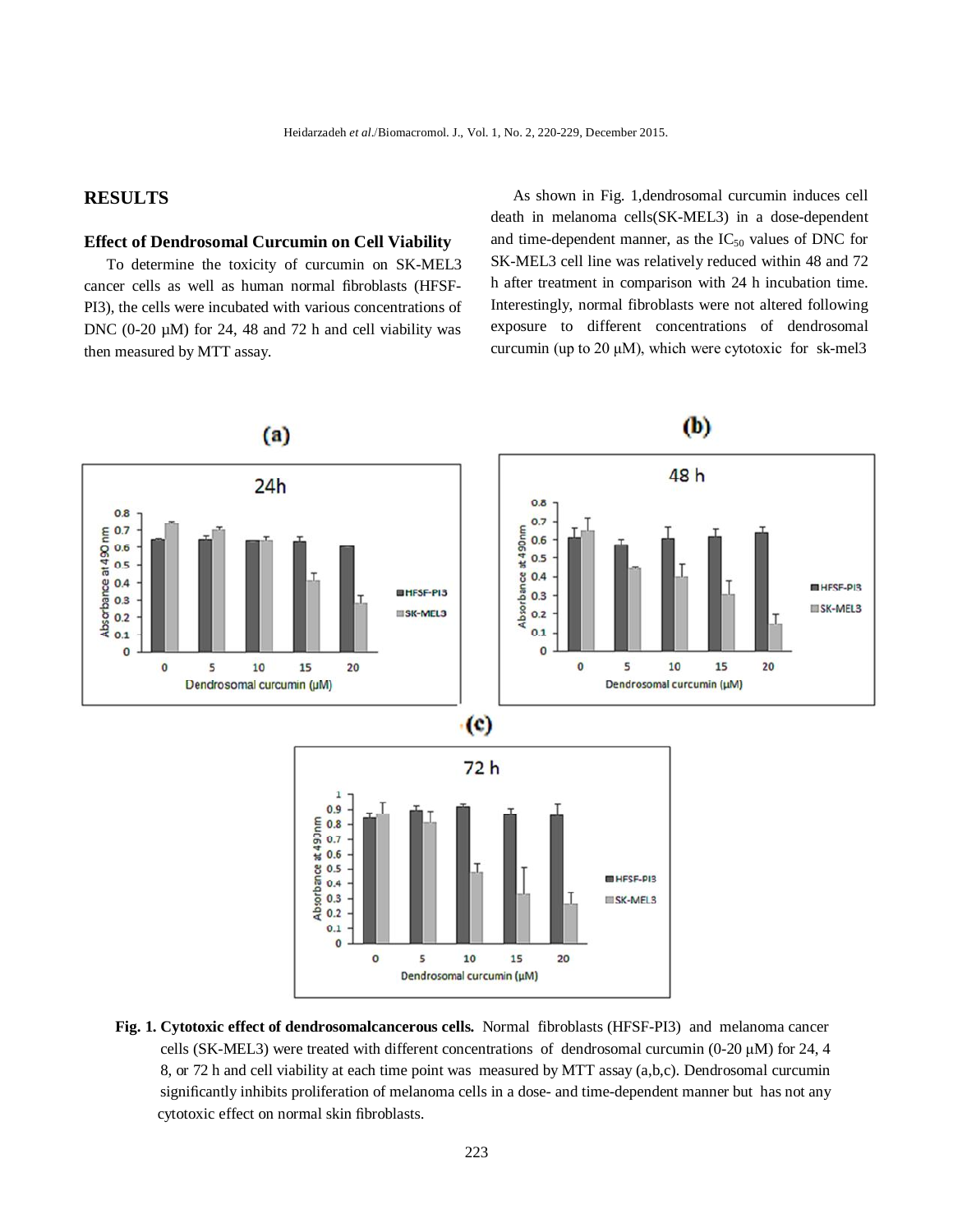melanoma cells.

# **Dendrosomal Curcumin Uptake in Normal Fibroblasts**

Dendrosomal curcumin uptake in normal fibroblasts was much lower than cancer cells. To investigate whether knock-down of the p53 gene has any effect on dendrosomal curcumin uptake in normal fibroblasts, 24 h after siRNA transfection, these cells were treated with 15 μM dendrosomal curcumin. Then, its cellular absorption was evaluated by fluorescence microscopy.We observed the increasing dendrosomal curcumin uptake in normal cells transfected by 2 different doses of p53 siRNA, compared with cells transfected with scramble siRNA (Fig. 2).

# **P53 Protects Normal Fibroblasts from Dendrosomal Curcumin-Induced Apoptosis**

In order to study the p53 involvement in different sensitivity of normal and cancer cells to dendrosomal

curcumin, the gene was knocked down in normal human dermal fibroblasts (HFSF-PI3) by transfecting 2 different concentrations of p53-specific siRNA (p53 siRNA). p53 downregulation was confirmed by real-time PCR. After successful knock-down of p53 (approximately 60 and 80%), the cells were treated with 15 µM DNC. 24h after curcumin treatment, apoptosis assay was performed by Annexin V/FITC staining. The results were compared with other control groups including; 1) normal fibroblasts without any treatment, 2) DNC-treated normal fibroblasts, 3) p53 siRNA-treated normal fibroblasts and 4) Scramble siRNA + DNC-treated normal fibroblasts.

AnnexinV/FITC-PI staining demonstrated that dendrosomal curcumin dose not induce apoptosis in normal fibroblasts treated with 15 μM concentration for 48 h. In addition, knocking down of p53 in these cells did not induce any significant increased apoptosis. But, after the reduction of p53 levels in the cells, dendrosomal curcumin treatment led to apoptosis induction in a dose dependent manner,

#### p53 siRNA (80 nM)+ DNC (15 µM) p53 siRNA (40 nM)+ DNC (15 µM) Scramble siRNA + DNC (15 µM)



**Fig. 2. Microscopic visualization of dendrosomal curcumin.** 24 h after siRNA transfection to normal fibroblast, the cells were treated with 15 μM DNC and checked after 5 h by light and fluorescence microscopy. Under fluorescent microscope, fluorescence signals are observed in different intensities in test and control samples. DNC: dendrosomal curcumin  $(100 \times$  magnification).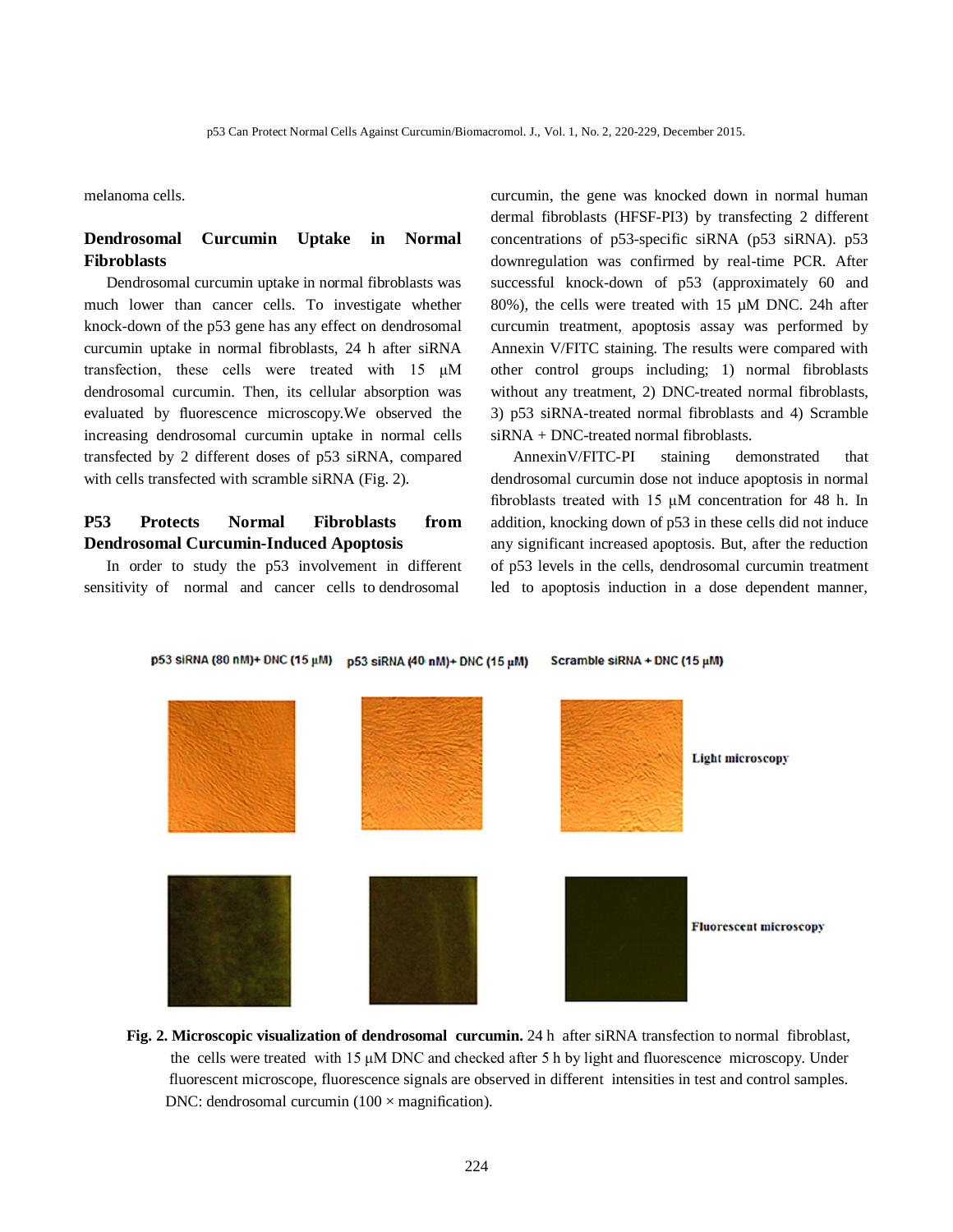Heidarzadeh et al./Biomacromol. J., Vol. 1, No. 2, 220-229, December 2015.



 **Fig. 3. p53 knockdown increased the vulnerability of normal fibroblasts to dendrosomal curcumin (a, b).** After dendrosomal curcumin treatment, apoptosis rate in p53-silenced fibroblasts (by 2 different doses of p53 siRNA) was compared with several control groups. Dendrosomal curcumin caused apoptosis induction in p53-silenced normal fibroblasts and apoptosis rate was significantly dependent on p53 siRNA dose \*\*: p < 0.01 , \*\*\*: p < 0.001; cells positive for annexin V undergo apoptosis. Flow cytometric assays did not indicate any significant apoptosis in four control groups, 1) DNC-treated normal fibroblasts, 2) p53 siRNA treated normal fibroblasts, 3) lipofectamin-treated normal fibroblasts (mock), 4) Scramble siRNA+DNC treated normal fibroblasts. DNC: dendrosomal curcumin. PI: propidium iodide.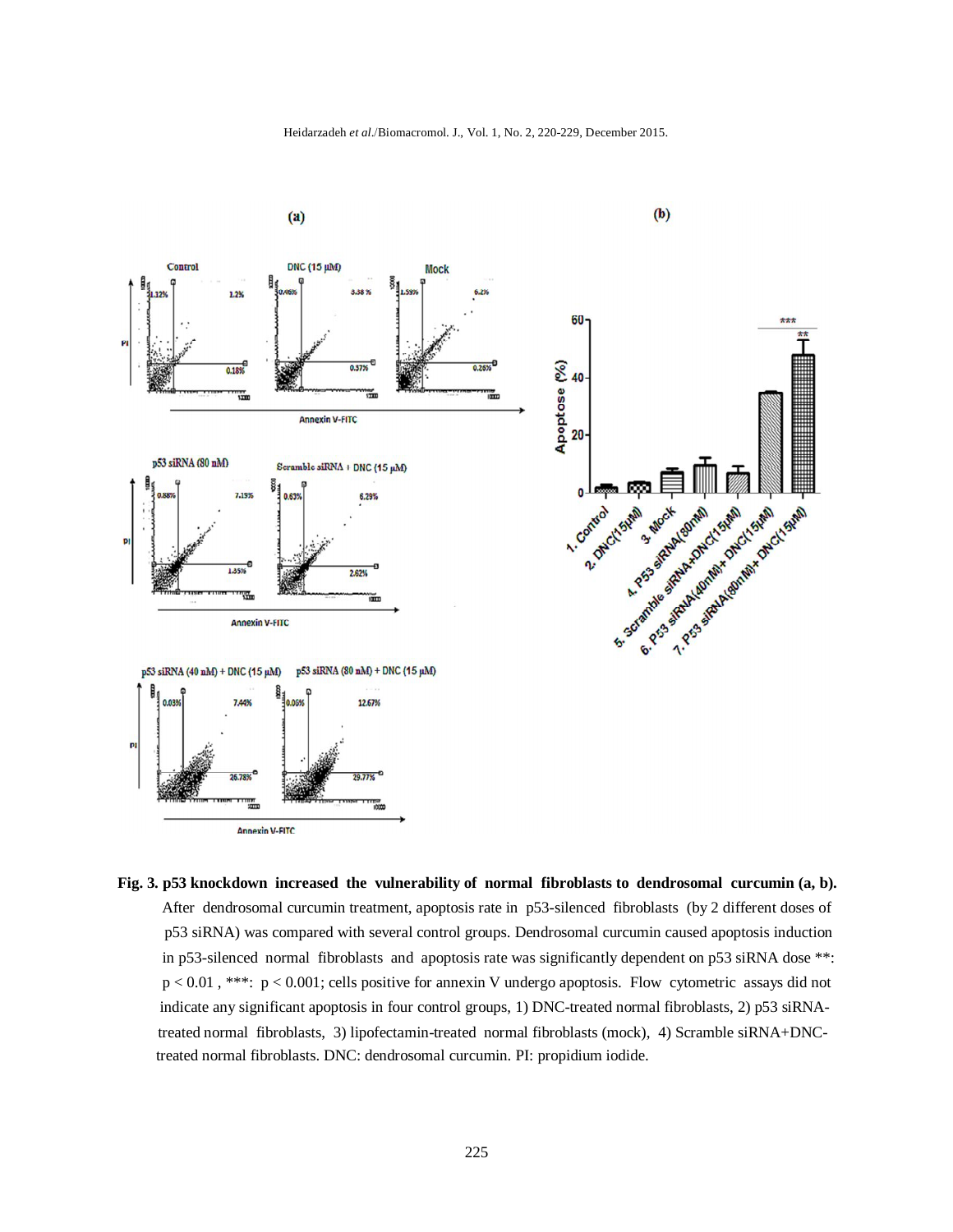which was markedly enhanced compared with control siRNA-treated fibroblasts. Furthermore, in other control groups no significant apoptosis was detected (Fig. 3).

## **Gene Expression Analysis**

**P53 Knocking-down in normal fibroblasts alters expression of the p21 and NF-κB1 genes.** To assess the effect of p53 knocdown on the expression levels of p21 and NF-κB1genes that play roles in regulating cell cycle, apoptosis, proliferation and survival pathways, whole-cell RNA was extracted from cells and real-time PCR was performed after exposure of normal fibroblasts to p53 siRNA for 48 h. The results revealed that exposure of normal fibroblasts to p53 siRNA can lead to the reduction of p21 level and enhancement of NF-κB1 expression (Fig. 4).

# **DISCUSSIONS**

Despite all progress made in curcumin research, there exist a few papers addressing its differential effects on normal *vs*. tumor cells. Our results demonsrated dendrosmal curcumin (up to 20 μM) is selectively cytotoxic for cancer cells and does not cause any damage to normal fibroblasts. This clearly supports previous observations that indicate more sensitivity of tumor cells than normal ones to curcumin [11,12].

Because of high prevalence of p53 mutations in various types of human tumors and deactivation of p53 pathway in many tumors that retain wild-type p53 [18-25], we hypothesized that difference of p53 function between normal and tumor cells is one of the most significant presumable causes of the phenomenon.We evaluated the effect of p53 knockdown on the induction of cell death in normal human fibroblasts treated with dendrosmal curcumin.

Our results demonstrated that normal fibroblasts do not undergo apoptosis following dendrosomal curcumin treatment. But, targeting of p53 by RNA interference increases the sensitivity of fibroblasts to dendrosmal curcumin-induced apoptosis. A similarly protective effect provided by p53 has been reported in normal fibroblasts against UV-irradiation and multiple chemotherapeutic agents such as DNA crosslinkers cisplatin,carboplatin, doxorubicin and thiostrepton, the tubulin polymerizing agent paclitaxel, and the alkylating agents melphalan and nitrogen mustard.There are several possible explanations for these observations. The p53 protein is a central player in regulating DNA damage-induced apoptosis in many cell types. A number of previous studies, particularly those using cancer cell lines, have shown that the loss of p53 function results in increased resistance to chemotherapeutic



**Fig. 4. The downstream effect of p53 knockdown on the expression of p21, Bcl-2, BAX and NF-κB1 in HFSF- PI3 cells**. After p53 suppression, qRT PCR results exhibited the reduction of p21 and augmentation of NF κB1 gene expression but not any significant change in Bcl-2 and BAX expression. \*:p < 0.05, \*\*: p < 0.01.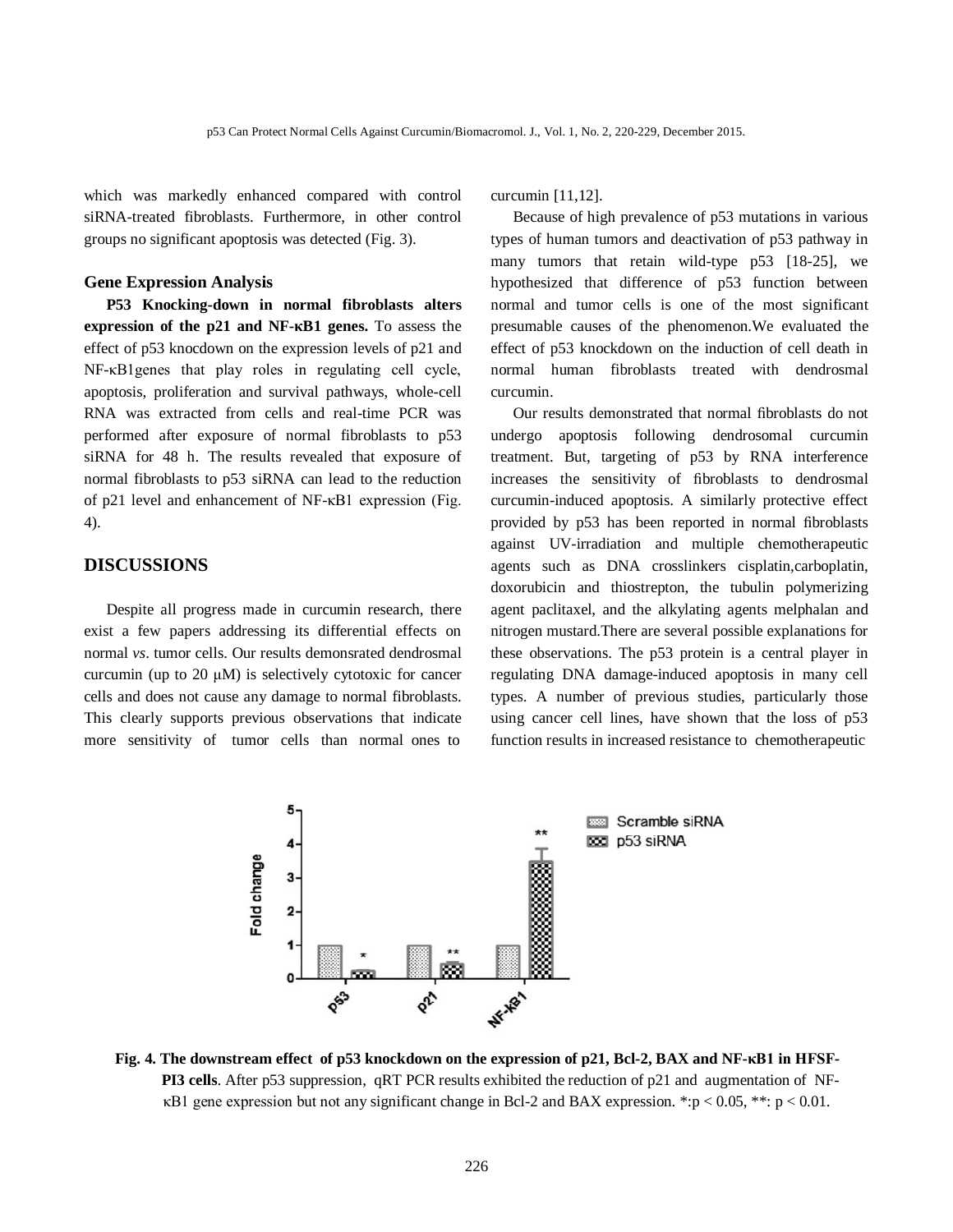agents.In contrast, it is also well-established that p53 has anti-apoptotic activities and several studies have found increased cytotoxicity to a wide variety of drugs in primary, nontransformed cells lacking p53.These conflicting results indicate that p53 inactivation, in absence of other genetic alterations, leads to enhanced sensitivity not resistance against multiple chemotherapeutic agents.This is due to the fact that drug resistance in tumor cells may be the result of several genetic abnormalities. In addition, the role of p53 in drug sensitivity may be dependent on the type of chemotherapeutic agent [22].

Another explanation is that the antiapoptotic role of p53 may be due to the contribution of to cell survival through several mechanisms, including upregulation of p21 as a CDK inhibitor, which is a major transcriptional target of p53. Here, we found that after p53 knockdown, normal fibroblasts exhibit lower p21 expression levels than scramble siRNA transfected cells (Fig. 4). This is consistent with a previous study suggeting a direct correlation between levels of p21 expression and resistance to apoptosis in normal fibroblasts. Also, they demonstrated that p53 is mainly responsible not only for the stress-induced, but also for basal expression of p21 [18]. Thus, normal cells with wild-type p53 show higher levels of p21 expression and potentially more resistance to apoptosis.

But, with regard to differential effect of dendrosomal curcumin it might be suggested that knockdown of p53 in normal fibroblasts appears to make a model similar to cancer cells with such characteristics. This has previously been reported as reason for higher toxicity of curcumin in tumor cells compared with their normal counterparts; p53 knockdown in normal fibroblasts leads to the enhancement of dendrosomal curcumin uptake, NF-κB1 gene expression and ultimately their sensitivity to dendrosomal curcumin.

We investigated expression of the NF-κB1 (p50/p105) gene, one member of the mammalian NF-κB family, that initiates the canonical NF-κB activation pathway [26]. Our data demonstrated that p53 knockdown in normal fibroblasts causes increasing NF-κB1 gene expression. This phenomenon is one of the proposed reasons for sensitivity of cancer *vs*. normal cells to curcumin.

The transcription factor NF-κB is constitutively

expressed in almost all types of cancers. It suppresses apoptosis in a wide variety of tumor cells and mediates their survival [27,28]. Several mutations directly/indirectly induce the upregulation of NF-κB that include loss/mutation p14 INK/ARF, p16 INK4a, PTEN and p53 [29]. The induction of NF-κB DNA-binding activity involves both the release of cytoplasmically stored factor from its inhibitor known as I kappa B and driving the NF-κB gene expression [30].

Curcumin can suppress the survival and proliferation of tumor cells by inhibiting the activation of NF-κB and expression of various oncogenes regulated by NF-κB that are involved in cellular proliferation, anti-apoptosis, and metastasis [11].

Several previous studies have reported antioxidant functions for p53 in normal cells. It can influence the expression of antioxidant genes such as GPX1 (glutathione peroxidase-1), ALDH4 (aldehyde dehydrogenase), and GLS2 (glutaminase 2) [31,32]. On the other hand, normal cells contain higher glutathione levels in comparison with tumor cells. Thus, it is expected that knocking down of p53 in normal fibroblasts influences the expression levels of p53 target antioxidant and pro-oxidant genes and finally results in the reduction of glutathione and increased susceptibility of these cells to oxidative stress-induced death. Several previous studies have observed oxidative stress-induced apoptosis after curcumin treatment [33].This may be another possible explanation for increased sensitivity of normal fibroblasts to dendrosomal curcumin treatment.

Taken together, we demonstrated the effect of p53 knockdown on the sensitivity of normal fibroblast to dendrosomal curmumin treatment. Our results support the notion that p53 protects normal human fibroblasts from dendrosomal curcumin-induced apoptosis. So, our findings are consistent with the hypothesis that one of the reasons behind different sensitivity of cancer versus normal cells to dendrosomal curcumin is p53 expression. This appears to be functional in an *in vitro* model of fibroblasts that removal of this "guardian of the genome" makes cells more vulnerable to curcumin-induced death. Acordingly, p53 as a tumor suppressor, is responsible for protecting cells from tumorigenic alterations and its mutations may led to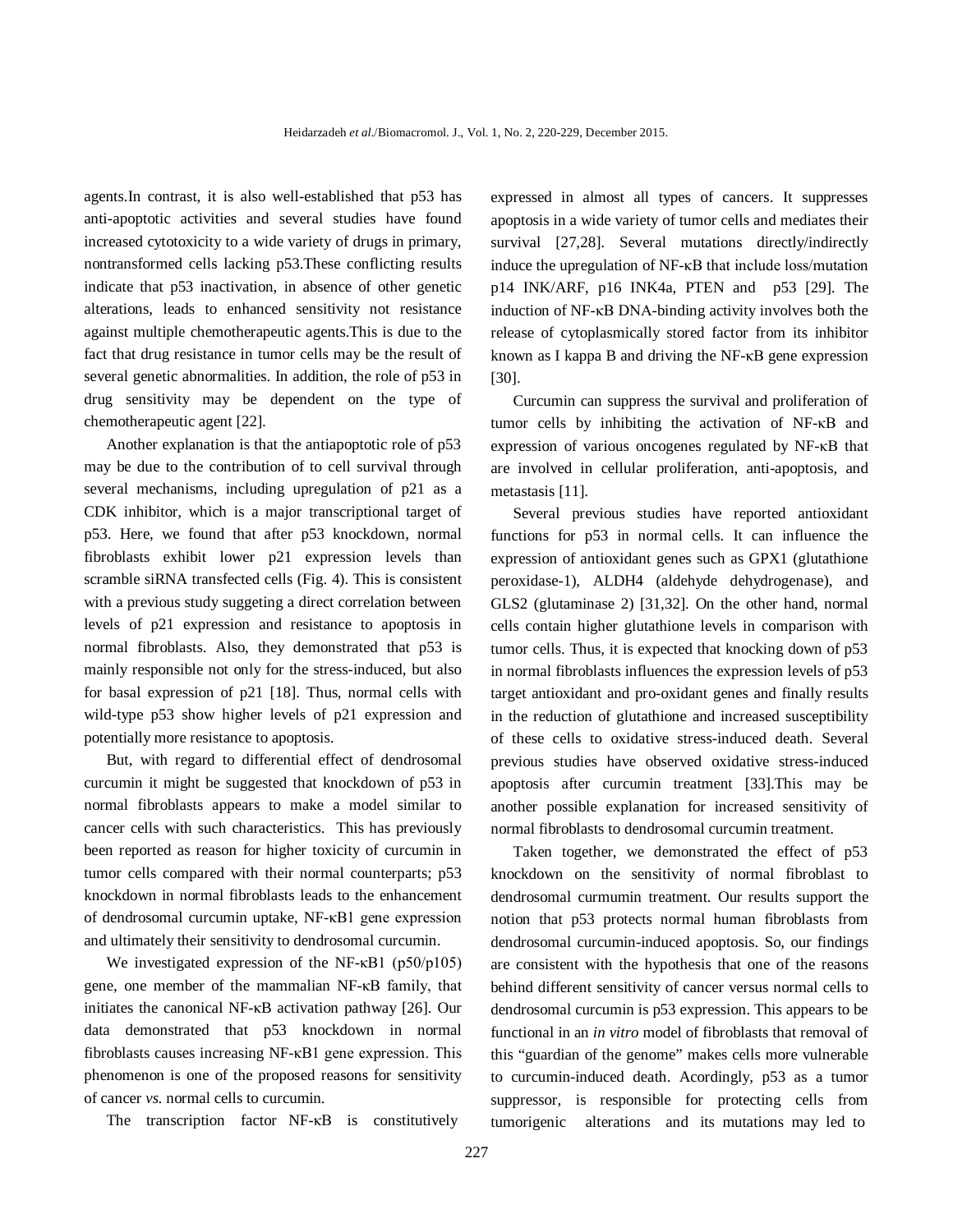additional abnormalities that initiate cancer. The results presented here suggest that dendrosomal curcumin has potential characteristics to eliminate both cancer cells with/without p53 mutations and normal cells with p53 mutation. Thus, in addition to being a chemotherapeutic compound, dendrosomal curcumin represents potential to be used as an effective chemopreventive agent.

## **ACKNOWLEDGMENTS**

The current work was financially supported by a grant from School of Biological Sciences, Tarbiat Modares University, Tehran, Iran. The authors declare that there is no conflict of interest.

## **REFERENCES**

- [1] A. Jemal, F. Bray, M.M. Center, J. Ferlay, E. Ward, D. Forman, CA: A Cancer journal for clinicians. 61 (2011) 69.
- [2] S. Shishodia, M.M. Chaturvedi, B.B. Aggarwal, Curr Probl Cancer 31 (2007) 243.
- [3] J.L. Watson, R. Hill, P.W. Lee, C.A. Giacomantonio, D.W. Hoskin, Exp. Mol. Pathol. 84 (2008) 230.
- [4] C.L. Lin, J.K. Lin, J. Cancer Mol. 4 (2008) 11.
- [5] P. Anand, A.B. Kunnumakkara, R.A. Newman, B.B. Aggarwal, Mol. Pharm. 4 (2007) 807.
- [6] M.N. Sarbolouki, M. Sadeghizadeh, M.M. Yaghoobi, A. Karami, T. Lohrasbi, J. Chem. Technol. Biotechnol. 75 (2000) 919.
- [7] M. Sadeghizadeh, B. Ranjbar, M. Damaghi, J. Chem. Technol. Biotechnol. 83 (2008) 912.
- [8] E. Babaei, M. Sadeghizadeh, Z.M. Hassan, M.A. Feizi, F. Najafi, S.M. Hashemi, Int. Immunopharmacol. 12 (2012) 226.
- [9] M. Khaniki, A.M. Alizadeh, S. Azizian, M.A. Mohaghgheghi, M. Sadeghizadeh, F. Najafi, Eur. J. Pharmacol. 689 (2012) 226.
- [10] M. Tahmasebi Mirgani, B. Isacchi, M. Sadeghizadeh, F. Marra, A.R. Bilia, S.J. Mowla, F. Najafi, E. Babaei, Int. J. Nanomedicine. (2013).
- [11] J. Ravindran, S. Prasad, B.B. Aggarwal, Aaps. J. 11

(2009) 495.

- [12] A. Kunwar, A. Barik, B. Mishra, K. Rathinasamy, R. Pandey, K.I. Priyadarsini, Biochim. Biophys. Acta 1780 (2008) 673.
- [13] C. Syng-Ai, A.L. Kumari, A. Khar, Mol. Cancer Ther. 3 (2004) 1101.
- [14] A.J. Levine, M. Oren, Nat. Rev. Cancer 9 (2009) 749.
- [15] K. Suzuki, H. Matsubara, J. Biomed. Biotechnol. 2011 (2011).
- [16] K.M. Ryan, A.C. Phillips, K.H. Vousden, Curr. Opin. Cell Biol. 13 (2001) 332.
- [17] D. Menendez, A. Inga, M.A. Resnick, Nat. Rev. Cancer 9 (2009) 724.
- [18] M. Halasi, D.P. Schraufnagel, A.L. Gartel, Cell Cycle. 8 (2009) 2850.
- [19] P. Lassus, M. Ferlin, J. Piette, U. Hibner, Embo. J. 15 (1996) 4566.
- [20] P. Lassus, C. Bertrand, O. Zugasti, J.P. Chambon, T. Soussi, D. Mathieu-Mahul, U. Hibner, Oncogene 18 (1999) 4699.
- [21] B.C. McKay, C. Becerril, M. Ljungman, Oncogene 20 (2001) 6805.
- [22] D.S. Hawkins, G.W. Demers, D.A. Galloway, Cancer Res. 56 (1996) 892.
- [23] L.J. Stubbert, J.M. Smith, J.D. Hamill, T.L. Arcand, B.C. McKay, Mutat. Res. 663 (2009) 69.
- [24] V. Chaturvedi, L.A. Sitailo, J.Z. Oin, B. Bodner, M.F. Denning, J. Curry, W. Zhang, D. Brash, B.J. Nickoloff, Oncogene 24 (2005) 5299.
- [25] J.C. O'Connor, D.M. Wallace, C.J. O'Brien, T.G. Cotter, Invest. Ophthalmol. Vis. Sci. 49 (2008) 4237.
- [26] K.S. Ahn, B.B. Aggarwal, Ann. N Y Acad. Sci. 1056 (2005) 218.
- [27] S. Shishodia, H.M. Amin, R. Lai, B.B. Aggarwal, Biochem. Pharmacol. 70 (2005) 700.
- [28] M.M. Chaturvedi, B. Sung, V.R. Yadav, R. Kannappan, B.B. Aggarwal, Oncogene 30 (2011) 1615.
- [29] Y. Ueda, A. Richmond, Pigment Cell Res. 19 (2006) 112.
- [30] P.C. Cogswell, R.I. Scheinman, A.S. Baldwin, J. Immunol. 150 (1993) 2794.